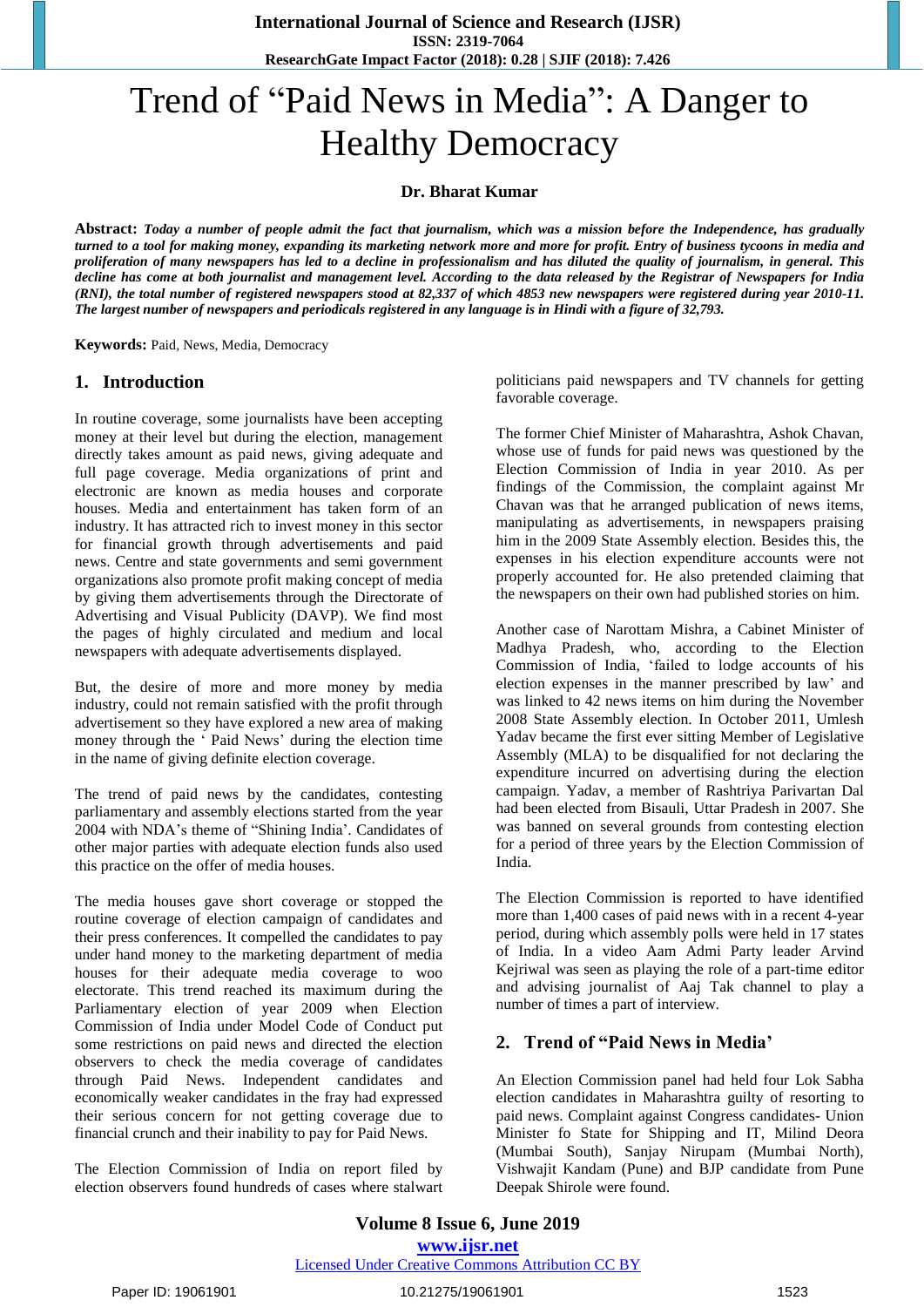However, Ashok Chavan of Maharashtra pretended that his coverage was done by media on their own. But, another politician of Karnataka state, the Minister of State for Human Resources and Development, D. Purandeswari, admitted publicly in a seminar in year 2010 that media gave her coverage of election campaigning when her friend paid money to the newspaper management. She said paid news has become a bane in the media world and the Election Commission should look in to the aspect of paid news. During parliamentary elections, "Nobody wrote what I had contributed on where I was campaigning. During the entire 15 days campaigning, newspapers wrote about me only once that too after a friend agreed to whatever they (media houses) wanted", she lamented while inaugurating a seminar on," Changing trends in news presentation in media" in Banglore.

I am of the view that despite time to time allegation of yellow journalism and biased journalism, people have still trust on media coverage. And specially during the election period, media creates an atmosphere in favor of any political party or candidate by constant coverage through paid news as the candidate is very strong. It influences the mind of electorates to some extent. Due to this, the election campaigning of economically weaker but honest and committed candidates does not catch momento as they are not at all in the fray.

People on tickets of small and regional parties fear to contest the election due to the existing concept of paid news. They think their voice shall not reach the electorates through the newspaper and TV channels. Thus, it is dangerous for a healthy democracy in the country.

Media plays a significant role in a democracy not only because it voices concern of the people but also it reflects the true picture of the country"s social, cultural, economic and political set up. It is therefore, considered as the fourth pillar of democracy which not only acts as a repository of public trust but also plays a significant role in influencing the human mind. The Committee, therefore, feel that it is of paramount importance that various news / informative programmes delivered by the media through various modes like newspaper, radio, television, internet, mobile phone etc. are factual, neutral, fair and objective. The Committee are, however, deeply concerned to note that certain sections of the media have started receiving monetary or other benefits for publishing or broadcasting in favour of individuals / organizations / corporate entities, what is commonly being referred to as 'Paid News' and it has spread at remarkable pace in some sections of the media. The phenomenon has the effect of unduly influencing the financial / stock / real estate market, health, industry and influencing public opinion in election process. The Committee find it disturbing that Paid News" is not limited to corruption of individual journalists instead has become complex and 'organized' involving multiple players like journalists, managers / owners of media companies, corporations, public relations firms / advertising agencies and some sections of the political class. Feeling extremely concerned over the way the media has become compromised and the urgency required to curb

the menace the Committee took up this subject for detailed examination.

During the course of examination of the subject the Committee came across startling revelations that "Paid News' is not only an election time phenomenon but happens every day and is prolific as launching / marketing of products / organisations / individuals happens around the year and advertisement for these are disguised and presented as full pages of "news" / "advertorials". Even though the Committee note that the entire gamut of organisations / authorities like the Ministry of Information and Broadcasting, Press Council of India, Election Commission of India, News Broadcasters Association, Editors Guild of India, Prasar Bharati as well as various eminent personalities have acknowledged the menace of 'Paid News' and have impressed upon the need to take remedial measures, yet, the Committee find it astonishing that a large section of media is completely silent on this malpractice. As detailed in succeeding paragraphs, the Government has not taken effective and conclusive action to deal with the menace.

According to PCI"s sub-Committee Report (2010) on "Paid News", though the phenomena of widespread practice of 'Paid News' has been verbally confirmed and vindicated by politicians and campaign managers of political parties, there is no recorded documentation that could finally establish that there has been an exchange of money between media houses / advertisement agents / journalists and politicians / political parties. The Committee also note that as per the existing mechanism, on receipt of a complaint of "Paid News" it would be looked into by the respective agency i.e. PCI in respect of complaints relating to Print Media and inter-Ministerial Committee (IMC) in respect of content on satellite TV channels. Considering the fact that there is no straight jacket methodology for establishing this malpractice, the Committee urge the Ministry to brainstorm on this issue and put forward innovative solutions to consider and establish 'circumstantial evidence' in proving the menace. The Committee also desire the Ministry to consider the suggestion that there should be a team of experts specifically for analyzing the coverage pattern and if any unusualness is noticed in the coverage pattern, the concerned regulatory body should immediately swing into action. On the issue of retrieving the data / programme in electronic media for proving the case, the Committee recommend that the Ministry, in coordination with Prasar Bharati and other experts in the field, should evolve a mechanism for taking appropriate action on the available circumstantial evidence to establish the act of "Paid News" in electronic media.

Taking a holistic view of the scenario, the Committee feel perturbed at the pathetic working conditions of the significant part of the media personnel while strongly disapproving the tendency of the media houses to hire and fire. The Committee strongly feel that contract employment should not be used as a tool for attraction / allurement. Sharing the concerns about the mounting pressure on the Editorial / Journalists / Reporters compelling them to indulge in "Paid News" phenomenon,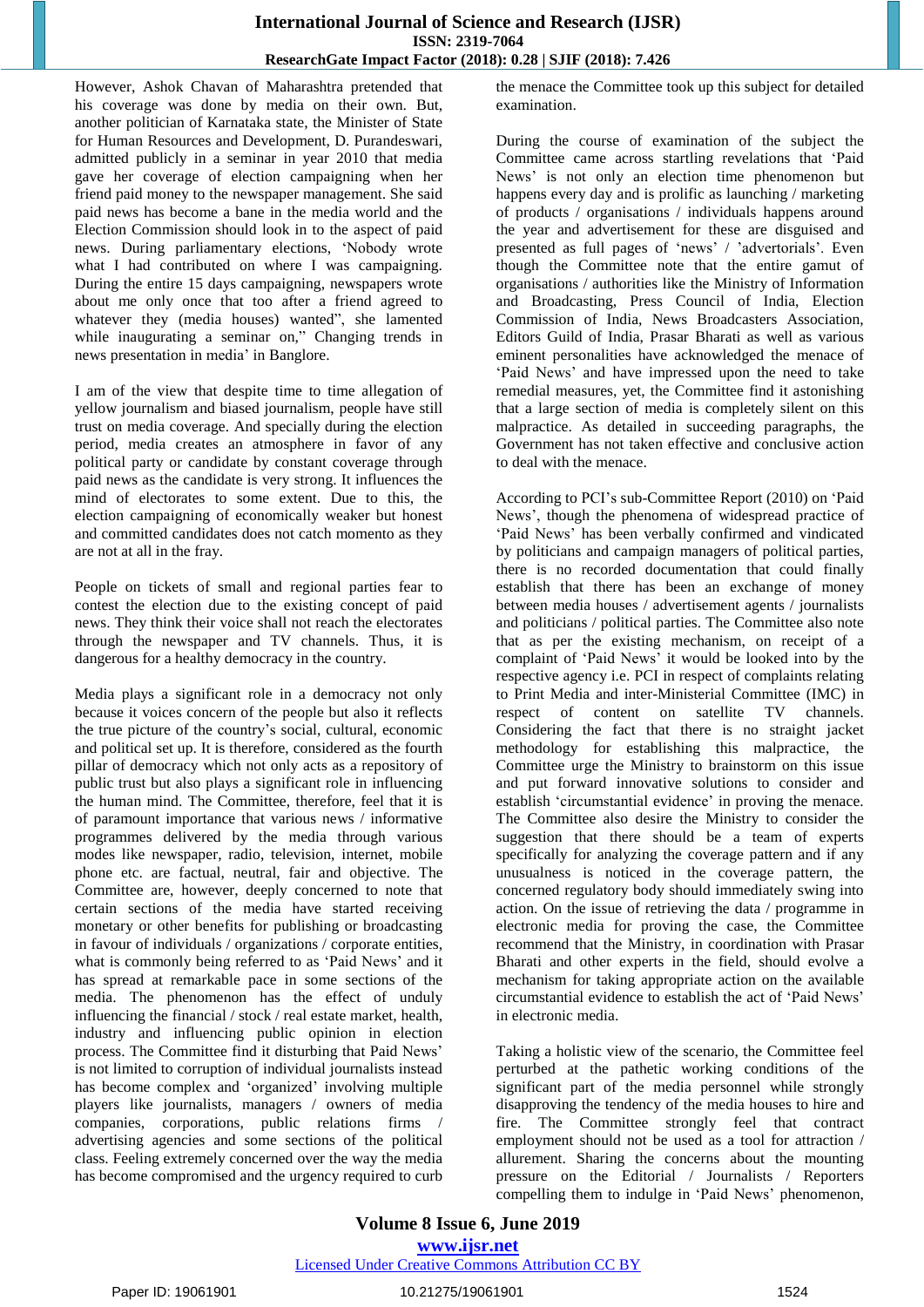## **International Journal of Science and Research (IJSR) ISSN: 2319-7064 ResearchGate Impact Factor (2018): 0.28 | SJIF (2018): 7.426**

the Committee are inclined to conclude that in spite of having several guidelines for segregating Editor and Management / Owners, the same are not being enforced efficiently.

# **3. Discussion**

The Committee, therefore, recommends that the Government / concerned regulatory bodies should take all necessary steps for improving the working conditions of the journalists / media personnel and also ensure that the autonomy of the editorial staff is upheld forth with. More importantly, the media houses will have to rise to the occasion and act. The Committee desire that all the employees of media houses should be covered under the Working Journalists Act and be given the protection under the various provisions of the Act. The Committee also feels that there is a need for constitution of Media Commission to review the working conditions for media personnel i.e. covering print and electronic media. The Committee, therefore, recommends that the Ministry while taking into consideration all these factors should formulate the regulatory mechanism and make provisions for periodic review of the working scenario / wage conditions of media personnel. The Committee would like the Government to apprise them about the specific action taken in the matter.

The Committee note that the increasing trend of presenting paid content as news / editorial / talk show / review is not only a serious fraud on the innocent audiences / readers / viewers / public but is also a threat to the democratic process. The Committee find it very disturbing that the malpractice of 'Paid News', which surfaced prominently during 2009 General Elections, is on the rise and has affected the entire country. The PCI's Sub-Committee Report on 2009 General Elections contains some shocking revelations indicating that media, which is considered as the fourth pillar of democracy, has its nose dipped in various clandestine operations including "Paid News". The Committee are startled with the revelation of PCI"s fact finding team on Gujarat Election (2012) wherein they have cited 126 confirmed cases of Paid News with 61 candidates in the poll fray admitting to have paid for such news. The situation becomes more alarming in light of the District Level Media Certification and Monitoring Committee's observation that during Gujarat election 414 cases of paid news were confirmed. The Committee are alarmed to note that sections of media are deeply involved in the business of "Paid News" and have started distributing rate cards / packages for not merely praising a particular candidate but also for criticizing their political opponents. Worse is the situation that if the candidates do not go along with such blackmailing / extortionist practice of the media they are denied coverage. The Committee note that there could be cases where there is no payment as such but still it may lead to negative / vindictive action for non-payment. The Committee, therefore, feel that this phenomenon has not only threatened our democratic set up but also added to the money power in politics in the Country. As regards the remedial measures to curb the menace, the Committee note that there has been suggestions from various quarters to amend the

Representation of the People Act, 1951 so as to make 'Paid News' a cognizable, punishable and electoral offence. The Committee find that the Election Commission of India has also favored necessary changes in the law for strict prevention of this malpractice and has made reference to the Law Ministry in the year 2011 to include "Paid News" in the category of corrupt practices under the Representation of the People Act, 1951.

The Commission has also recommended to include publishing and abetting of publishing of "Paid News" for furthering the prospects of election of any candidate as an electoral offence under Chapter III of Part VII of the 1951 Act, with exemplary punishment of a minimum of two years imprisonment. The Committee are, however, concerned to note that the proposal is still pending with the Ministry of Law and Justice.

The Committee also note that PCI in its Sub- Committee Report on 2009 General Elections had suggested for a mandatory disclosure, by all candidates / political parties, of equity stakes and / or financial interests in newspapers / television channels on which news about their candidates / parties as well as interviews with candidates and / or representatives of the political parties are published or broadcasted. Taking holistic view of the entire scenario the Committee note that the proposal made by the Election Commission is good one and merit urgent consideration of the Government for bringing appropriate amendment in the Representation of the People Act, 1951. The Committee are of the firm view that there is an urgent need to review the election code of conduct and the Representation of the People Act, 1951 as well as guidelines / rules framed there under so as to give more power to Election Commission to firmly deal with this menace. While considering the serious damage of "Paid News" on electoral / democratic process, the Committee impress upon the Government to consider all their recommendations so as to put in place a comprehensive mechanism to tackle the menace of "Paid News" by making necessary provisions in the set Rules / Guidelines framed there under and making necessary changes in model Code of Conduct for elections.

The Committee also urges the Ministry of Information and Broadcasting to coordinate with the Ministry of Law and Justice for taking an early action on the proposals made by the Election Commission of India.

# **4. Conclusion**

Media plays a significant role in a democracy not only because it voices concern of the people but also it reflects the true picture of the country"s social, cultural, economic and political set up. It is therefore, considered as the fourth pillar of democracy which not only acts as a repository of public trust but also plays a significant role in influencing the human mind. The Committee, therefore, feel that it is of paramount importance that various news / informative programmes delivered by the media through various modes like newspaper, radio, television, internet, mobile phone etc. are factual, neutral, fair and objective. The Committee are, however, deeply concerned to note that

## **Volume 8 Issue 6, June 2019 www.ijsr.net**

## Licensed Under Creative Commons Attribution CC BY